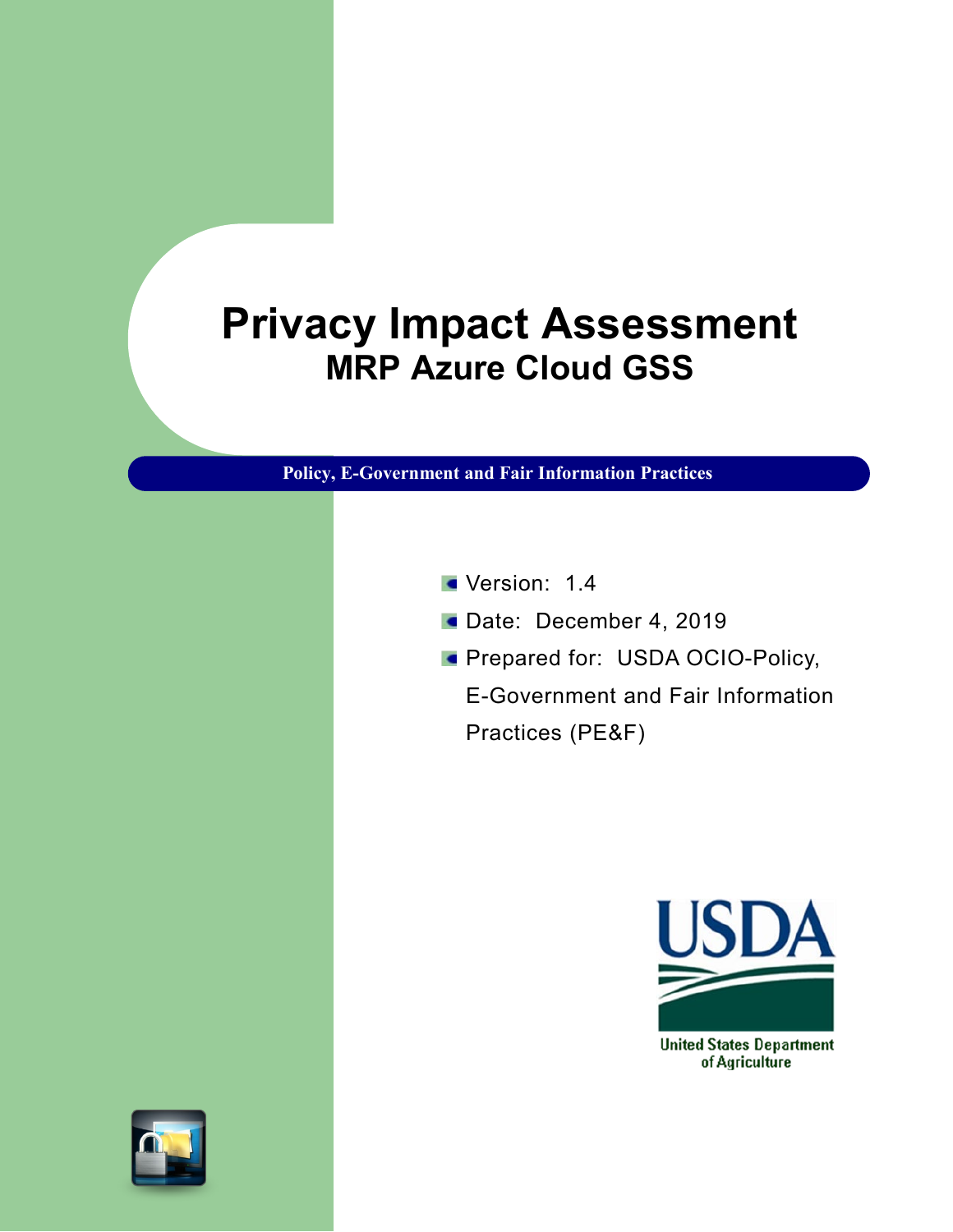

## **Privacy Impact Assessment for the**

## **MRP Azure Cloud General Support System**

**December 9, 2019**

## **Contact Point**

**Marco A. Munoz MRP Azure Cloud System Owner USDA/APHIS/MRP-IT 970-494-7140**

## **Reviewing Official**

**Tonya G. Woods APHIS/MRP Privacy Act Officer (301)-851-4076**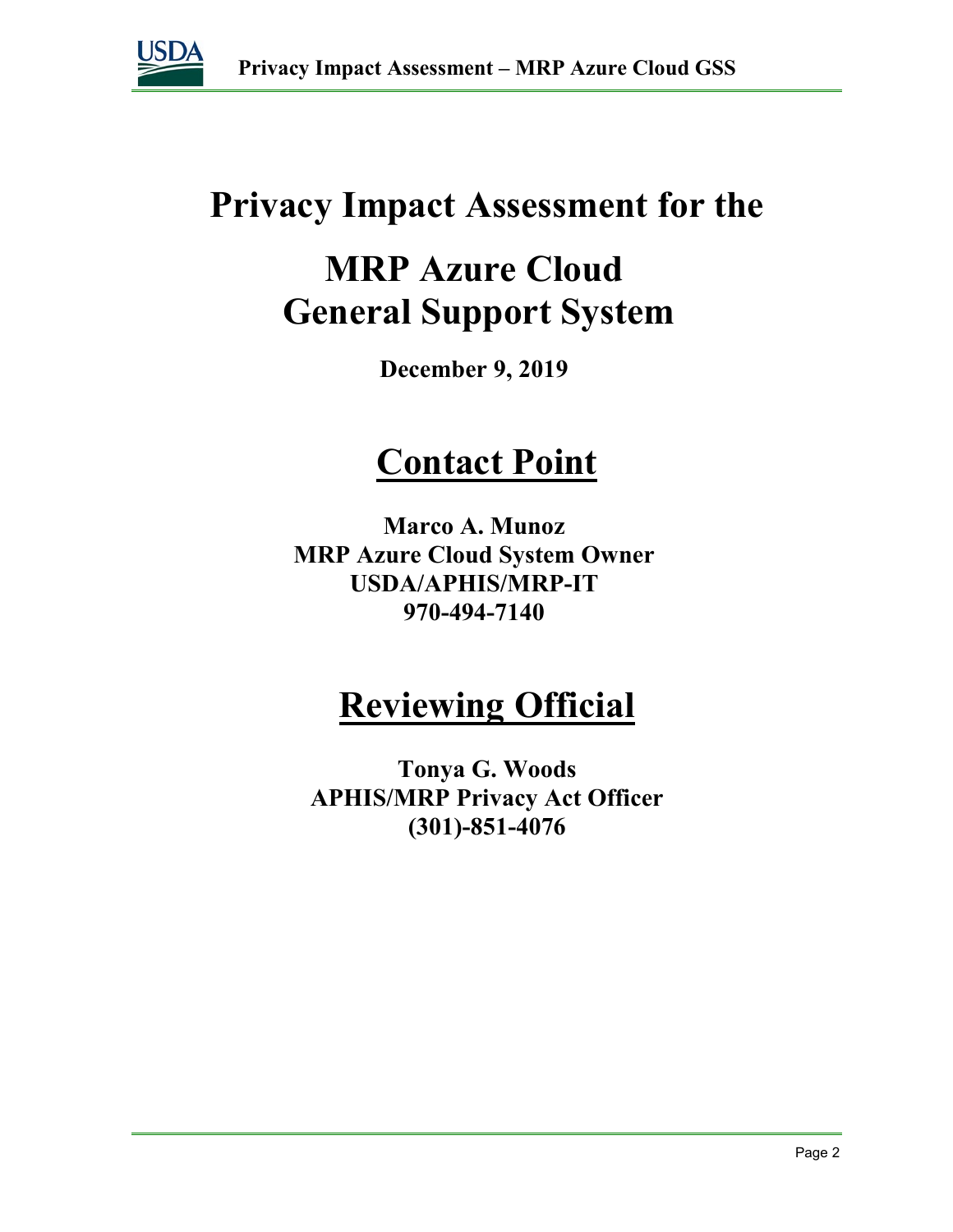

### Abstract

This Privacy Impact Assessment (PIA) is for the USDA, Marketing and Regulatory Programs (MRP) Azure Cloud General Support System (GSS). The MRP Azure Cloud GSS provides cloud based information technology services for the MRP agencies for compliance requirements and information technology modernization efforts. This PIA was conducted because the MRP Azure Cloud GSS has the potential to store personally identifiable information within the system.

### **Overview**

The Animal and Plant Health Inspection Service (APHIS) is charged with protecting and promoting U.S. agricultural health, regulating genetically engineered organisms, administering the Animal Welfare Act and carrying out wildlife damage management activities. These efforts support the overall mission of USDA, which is to protect and promote food, agriculture, natural resources and related issues. APHIS is charged with supporting the information technology needs for the USDA MRP mission area agencies which includes APHIS and the Agricultural Marketing Service (AMS). AMS is charged with administering programs that create domestic and international marketing opportunities for U.S. producers of food, fiber, and specialty crops, and delivering services to the agriculture industry that ensure the quality and availability of wholesome food for consumers across the country.

The purpose of this system is to provide supporting information technology services to employees Marketing and Regulatory Programs that facilitates domestic and international marketing of U.S. agricultural products and ensures the health and care of animals and plants.

The MRP Azure Cloud is a mission area GSS for cloud based infrastructure and platform services for the AMS and APHIS agencies.

The APHIS MRP Information Technology (IT) organization established an infrastructure cloud environment through the use of the Microsoft Azure Government cloud services. Connectivity to these services is through a private network connection between the USDA network and Microsoft datacenters used for government customers. The system is comprised of major components providing a multitude of services to MRP agency employees and program units from AMS and APHIS. The services include machine virtualization, storage, networking, application platforms and other cloud based services from Microsoft. The cloud service provider, Microsoft, is responsible for and provides the physical and cloud service foundation that the system components are built on. For a complete list of components in the GSS, please see the narratives in the SSP.

The Azure Cloud GSS has components which process, collect, or retain information on USDA employees, contractors or other entities working on behalf of USDA. The system provides the infrastructure and services for MRP agency program units that store information that may contain PII and/or privacy data.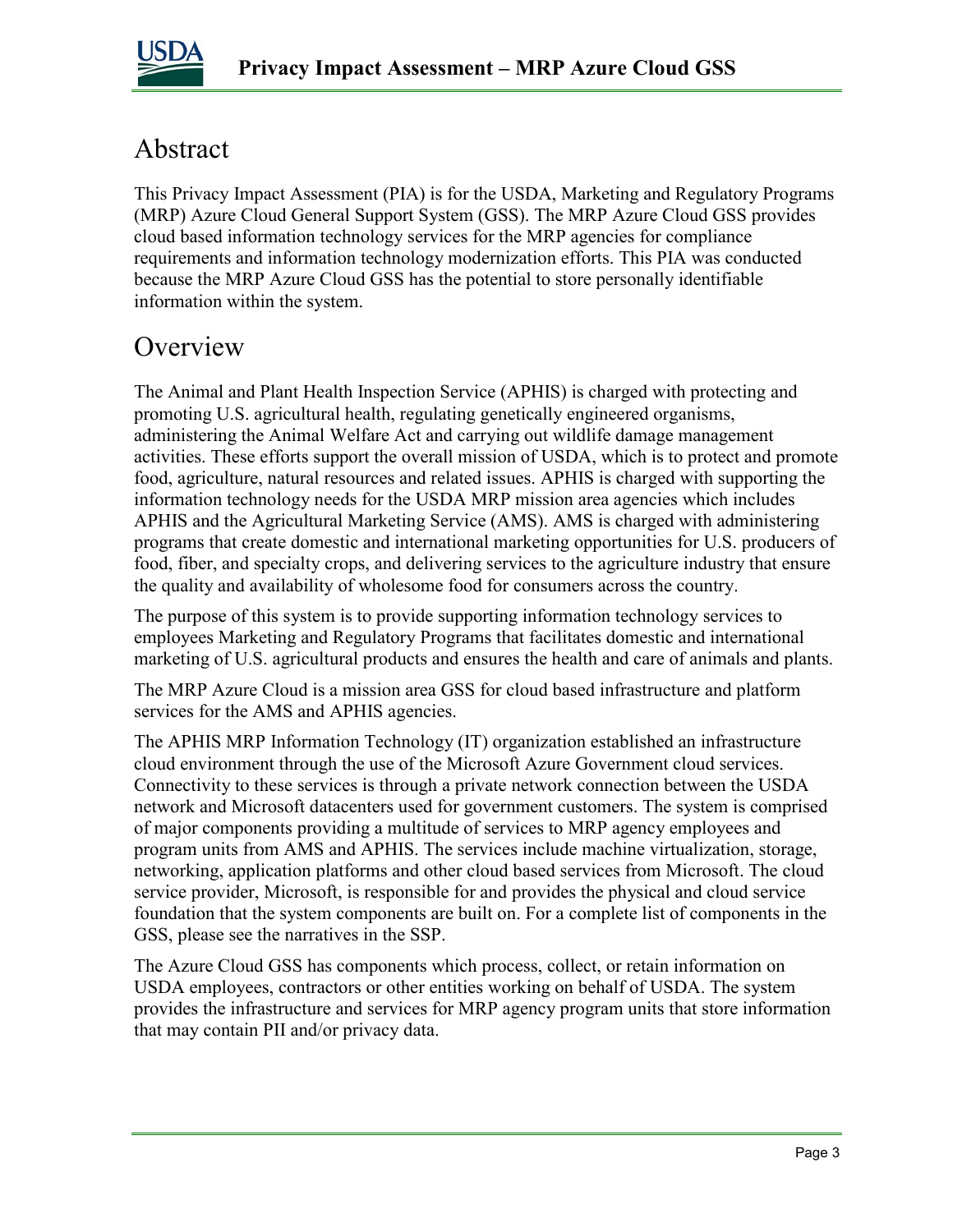

### Section 1.0 Characterization of the Information

The following questions are intended to define the scope of the information requested and/or collected as well as reasons for its collection as part of the program, system, rule, or technology being developed.

#### **1.1 What information is collected, used, disseminated, or maintained in the system?**

The GSS stores data used and processed by a number of MRP agency programs in the course of fulfilling their mission for USDA. It is expected to hold any type of data AMS and APHIS uses for applications or general services. The boundary of the data stored is the responsibility of the application/investment including the SORNs and privacy impacts. The GSS maintains the data and is responsible for the security of the stored data.

#### **1.2 What are the sources of the information in the system?**

The source of information that resides within the GSS will be from users and other major applications for which a PTA/PIAs has been written. In addition, the stored information is for AMS and APHIS employees/contractors in support of the mission of the MRP agencies.

#### **1.3 Why is the information being collected, used, disseminated, or maintained?**

It is for the mission work of MRP agencies that include internal and external sources. This includes contractor numbers, employee name, and home telephone numbers. It may also include the potential for users or systems to store documents and/or data that is extracted from other applications to support the purpose or function of their application or system operating in the GSS boundary. An example of this is data being transferred from another authorized system existing in a different data center to a resource provisioned in the GSS where it is process by a program unit's application for a particular business function.

#### **1.4 How is the information collected?**

The information is obtained through the course of fulfilling the mission of the MRP agencies. MRP agencies and program units operate applications and/or systems which may collect information. Those applications are managed as a separate system, as a separate security boundary, that would detail how information is collected for their specific need. This includes establishing a separate PTA and PIA. These applications can operate within the boundary of the GSS and run using offered services.

#### **1.5 How will the information be checked for accuracy?**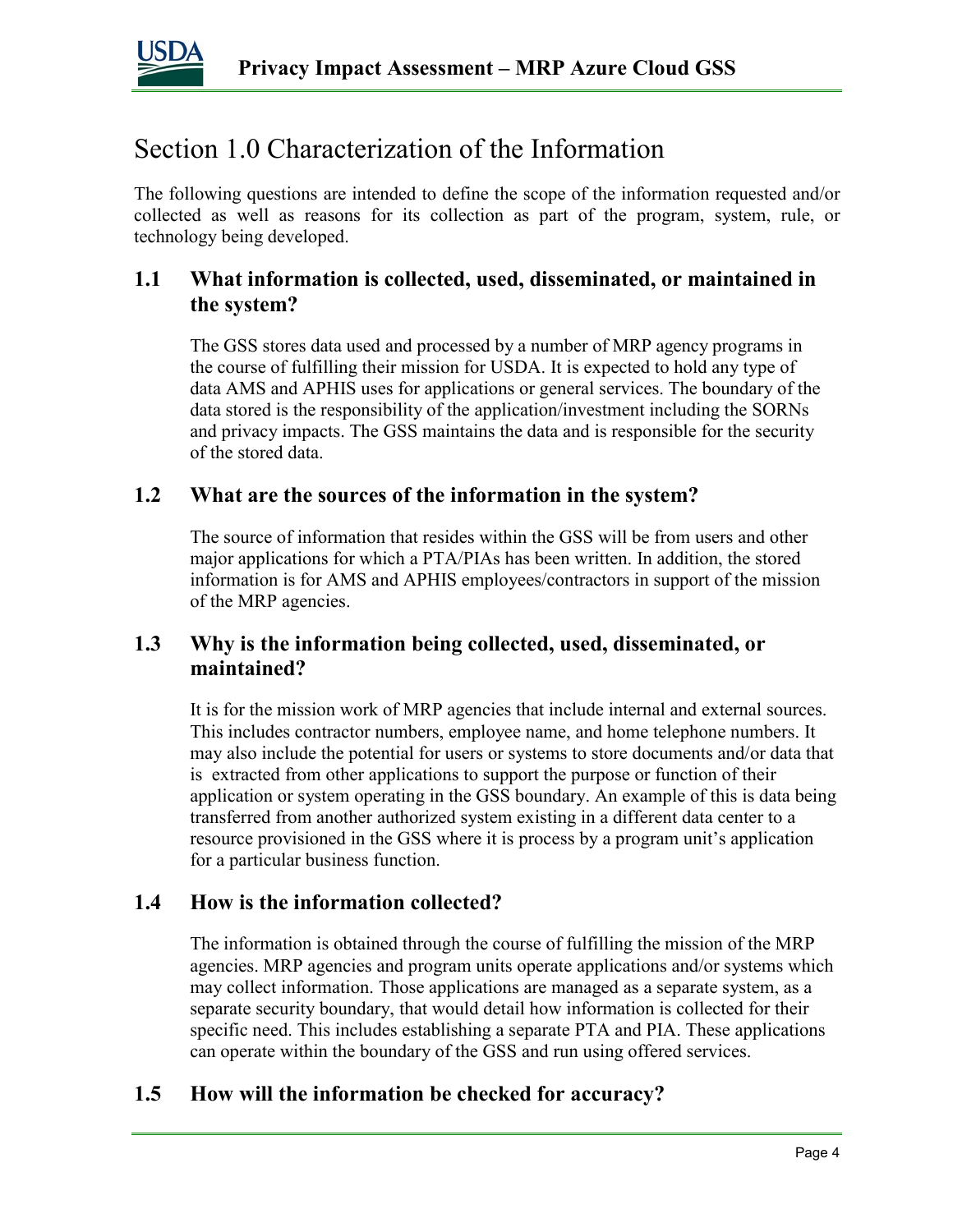

The data is checked for accuracy by the MRP agency employees collecting the information. The GSS maintains information through the storage components and applications maintained on the system. Each application system owner is responsible for documenting the data about their system within their own boundary documents. In some cases, applications developed or used can provide assistance with data validation and accuracy checking. The GSS maintains the security of the data and applications servers or services. The GSS does not collect information instead it maintains the information needed to support the mission of the agency.

#### **1.6 What specific legal authorities, arrangements, and/or agreements defined the collection of information?**

The GSS does not collect information. However, the legal authorities defined in the collection of information by MRP agencies' program units operating applications and systems include, but are not limited to the following:

Agriculture Improvement Act (Farm Bill);

Animals and Animal Products (CFR Title 9);

Animal Damage Control Act;

Animal Health Protection Act;

Animal Welfare Act;

Defense of United States Agriculture and Food (HSPD-9);

Food and Drugs (Title 21 U.S.C)

Plant Protection Act;

Public Health Security and Bioterrorism Preparedness and Response Act; and

Virus Serum Toxin Act.

#### **1.7 Privacy Impact Analysis: Given the amount and type of data collected, discuss the privacy risks identified and how they were mitigated.**

Risks are identified via findings, audits  $\&$  incidents (see below). Once identified, they are mitigated based on the vulnerability criticality. If the timeline exceeds 30 days, a cost worksheet and Plan of action & milestone (POA&M) are approved by the system owner.

Since FY18, no privacy risks were identified for the Azure system. If a privacy risk is identified in the future, Azure stakeholders, will work with various teams, and the Privacy Office, to remediate vulnerabilities. If the risk has been identified as a PII breach, it will be reported within one hour of the incident, to USDA Cyber Security Officials.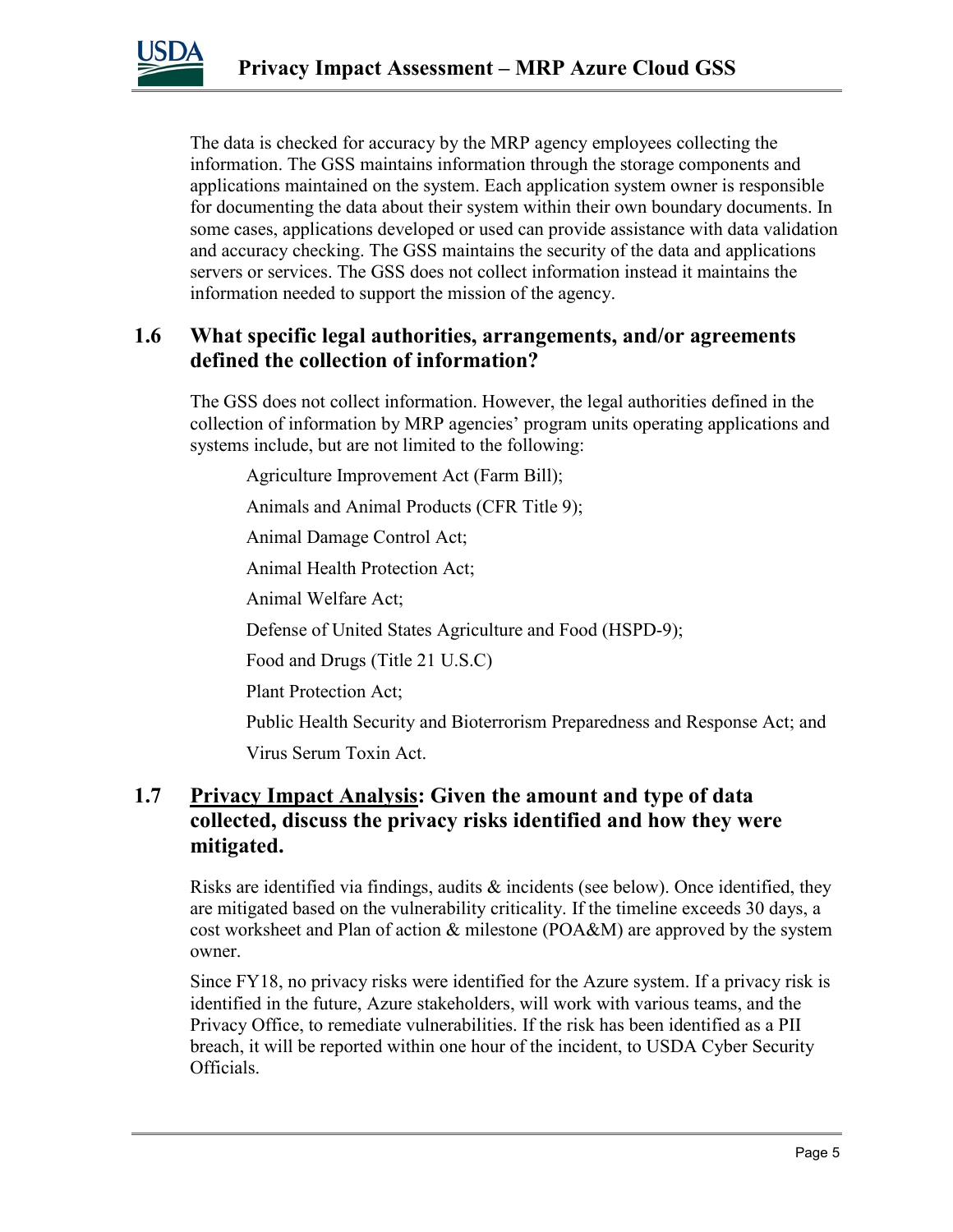

#### **Risk Source Findings**

- OIG Audit
- GAO Audit
- FFMIA/FMFIA
- FDCC/USGCB
- Incident (privacy breach)
- DHS Finding
- Cyber Stat/PIV
- FISMA A&A

#### **Possible Privacy Risks**

| <b>RISK</b>                             | <b>Mitigating Factors</b>                                                                                                                                                                                                                                                                                                                    |
|-----------------------------------------|----------------------------------------------------------------------------------------------------------------------------------------------------------------------------------------------------------------------------------------------------------------------------------------------------------------------------------------------|
| Integrity and<br>availability of data   | The risks are mitigated through the use of 2 factor<br>authentication. Azure cloud services have storage<br>redundancy, geo-regional duplication, security access<br>controls and encryption to protect GSS data from<br>corruption and loss of access.                                                                                      |
| Privacy rights of<br>customer/employees | All access to the system would require authentication by<br>authorized personnel only.                                                                                                                                                                                                                                                       |
|                                         | Application access limits access to relevant information<br>and prevents access to unauthorized information.                                                                                                                                                                                                                                 |
|                                         | Any privacy information and information in general will<br>have multiple layers of security protecting<br>customers/employees if data is stored.                                                                                                                                                                                             |
| Data encryption                         | Use of DLP technology, firewalls, IDP/IPS technology,<br>proxy servers is used for data protection. Azure cloud<br>services enable the GSS to encrypt data at rest while<br>additional means for operating systems and databases will<br>add further encrypting capabilities using Bitlocker for<br>storage and Transparent Data Encryption. |

### Section 2.0 Uses of the Information

The following questions are intended to delineate clearly the use of information and the accuracy of the data being used.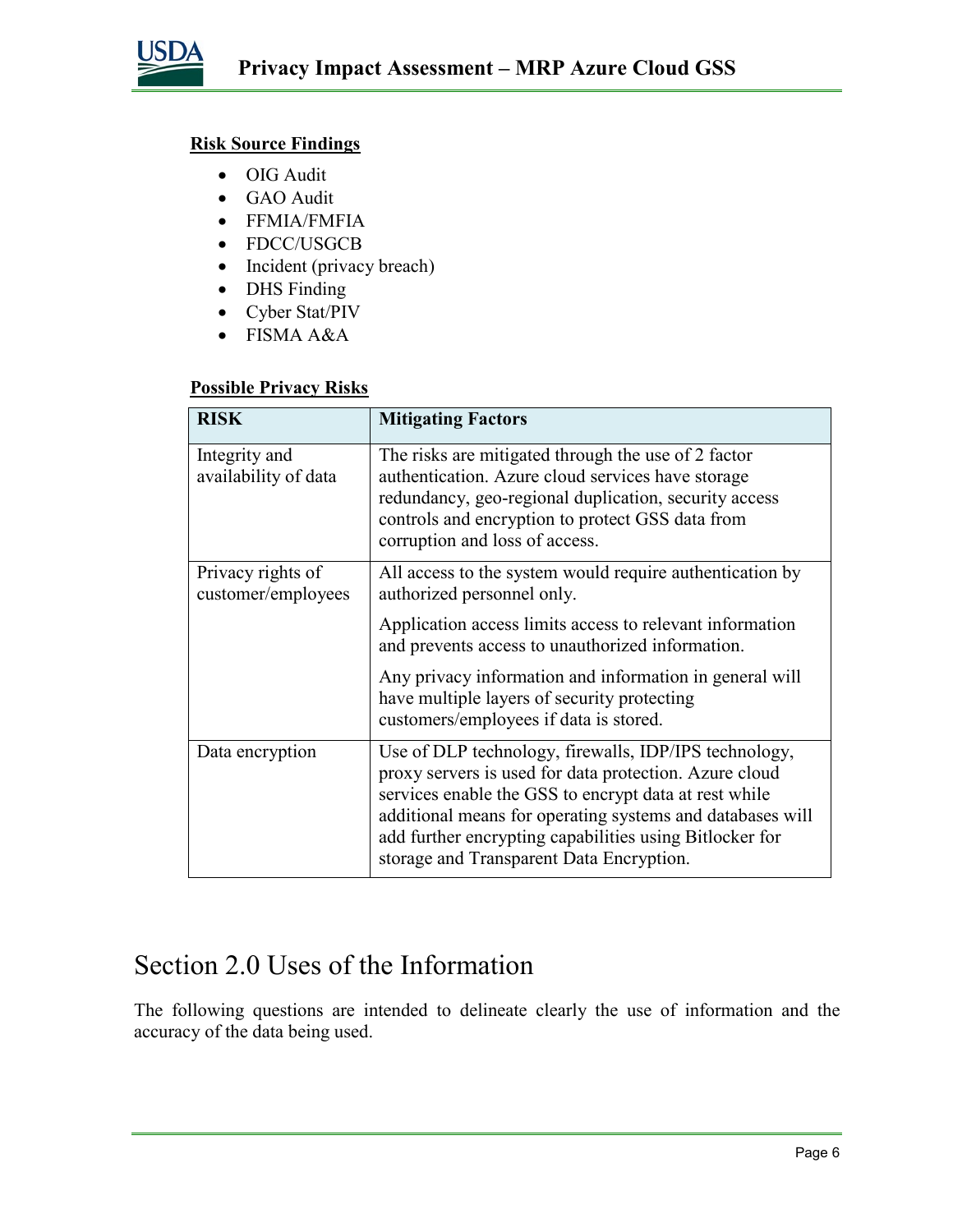

#### **2.1 Describe all the uses of information.**

The information stored is used to carry out the mission of MRP agencies.

#### **2.2 What types of tools are used to analyze data and what type of data may be produced?**

Not Applicable. However, based on requirements of work to be performed by the MRP agencies, employees and contractors, the use of varying tools, applications and cloud services may be deployed to work with data stored in the GSS. Agency programs may generate additional work product data based on their needs and requirements to address the mission of MRP agencies.

#### **2.3 If the system uses commercial or publicly available data please explain why and how it is used.**

Not Applicable. The system itself does not use commercial or publicly available data. However, the GSS enables agency programs to store data that may originate from commercial or public suppliers to perform the mission of MRP agencies.

#### **2.4 Privacy Impact Analysis: Describe any types of controls that may be in place to ensure that information is handled in accordance with the above described uses.**

The GSS does not collect. However, it is a platform used to save data. The infrastructure has implemented controls to secure the data stored locally for the support of the MRP agencies.

The GSS uses two-factor authentication to access and use role based access controls to operate and manage the system. Any application operating within or use the GSS will conform to access, authentication and authorization requirements meeting security and configuration standards and mandates. The degree of information handling compliance will be based on program, application and compliance requirements. The GSS enables the proper handling of information based on specified requirements (see below).

- Authority & Purpose
- Accountability, Audit Risk Management
- Data Quality and Integrity
- Data Minimization and Retention
- Individual Participation and Redress
- Security
- Transparency
- Use Limitation

The GSS has capabilities to automatically protect data of the GSS by default include automatically encrypting data at rest and denying access by default. The storage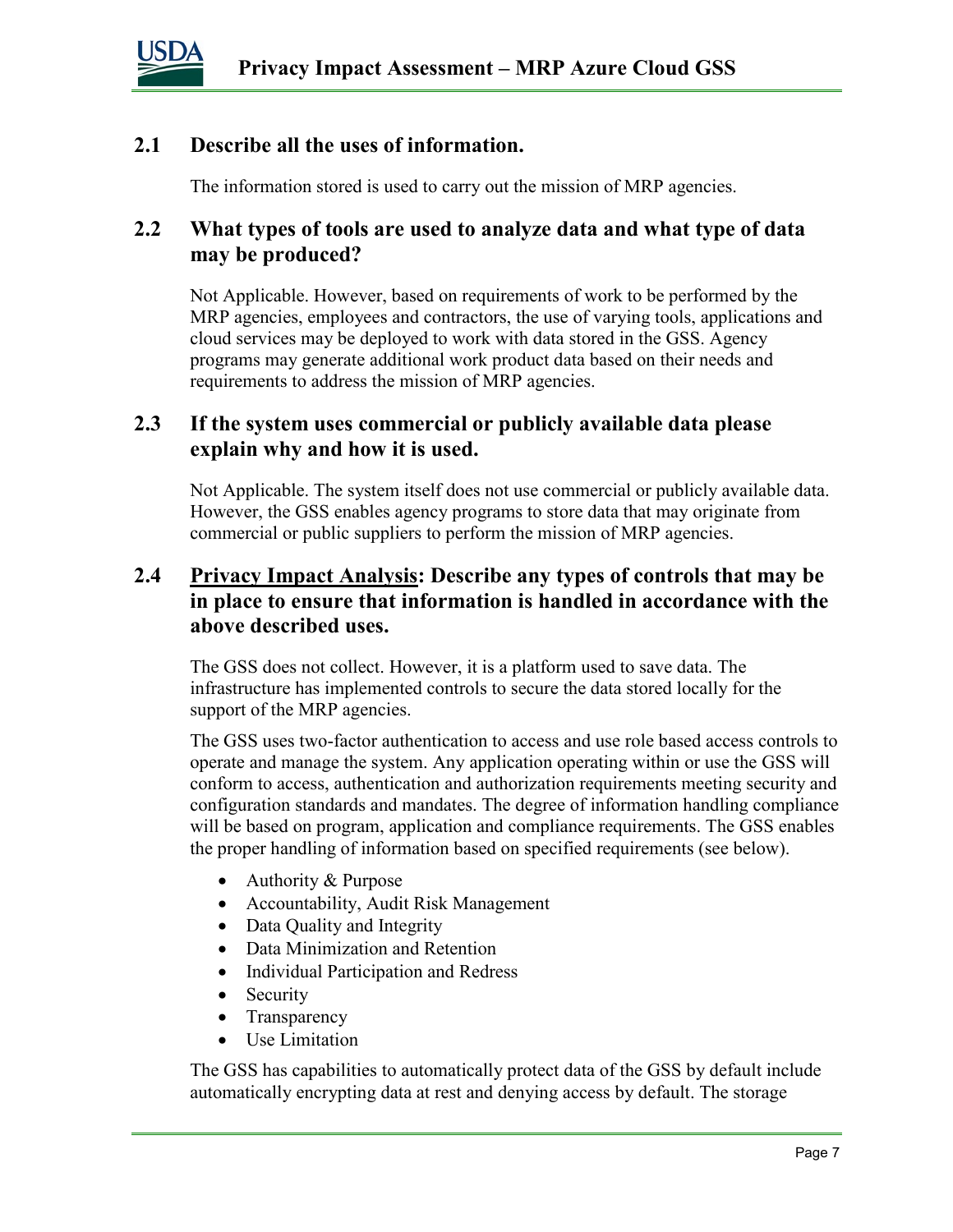

system automatically encrypts data stored. Access controls are enabled. They include such items as firewalls denying all traffic by default at three different key points in the network before there is access to the applications and their data storage. Additional means for locking down application resources for further protections are possible. In cases such as this, it is dependent on a program unit's application or system specified requirements.

### Section 3.0 Retention

The following questions are intended to outline how long information will be retained after the initial collection.

#### **3.1 How long is information retained?**

Items are retained per the General Records Schedule 24: Information Technology Operations and Management Records, records are destroyed based on the subject matter.

#### **3.2 Has the retention period been approved by the component records officer and the National Archives and Records Administration (NARA)?**

Each of the program offices that collect data will schedule the records as required.

#### **3.3 Privacy Impact Analysis: Please discuss the risks associated with the length of time data is retained and how those risks are mitigated.**

As of FY20, no risk have been identified.

### Section 4.0 Internal Sharing and Disclosure

The following questions are intended to define the scope of sharing within the United States Department of Agriculture.

#### **4.1 With which internal organization(s) is the information shared, what information is shared and for what purpose?**

This is based on the programs use of the data and this would be documented in their appropriate PIA and/SORN.

#### **4.2 How is the information transmitted or disclosed?**

This is based on the programs use of the data and this would be documented in their appropriate PIA and/or SORN.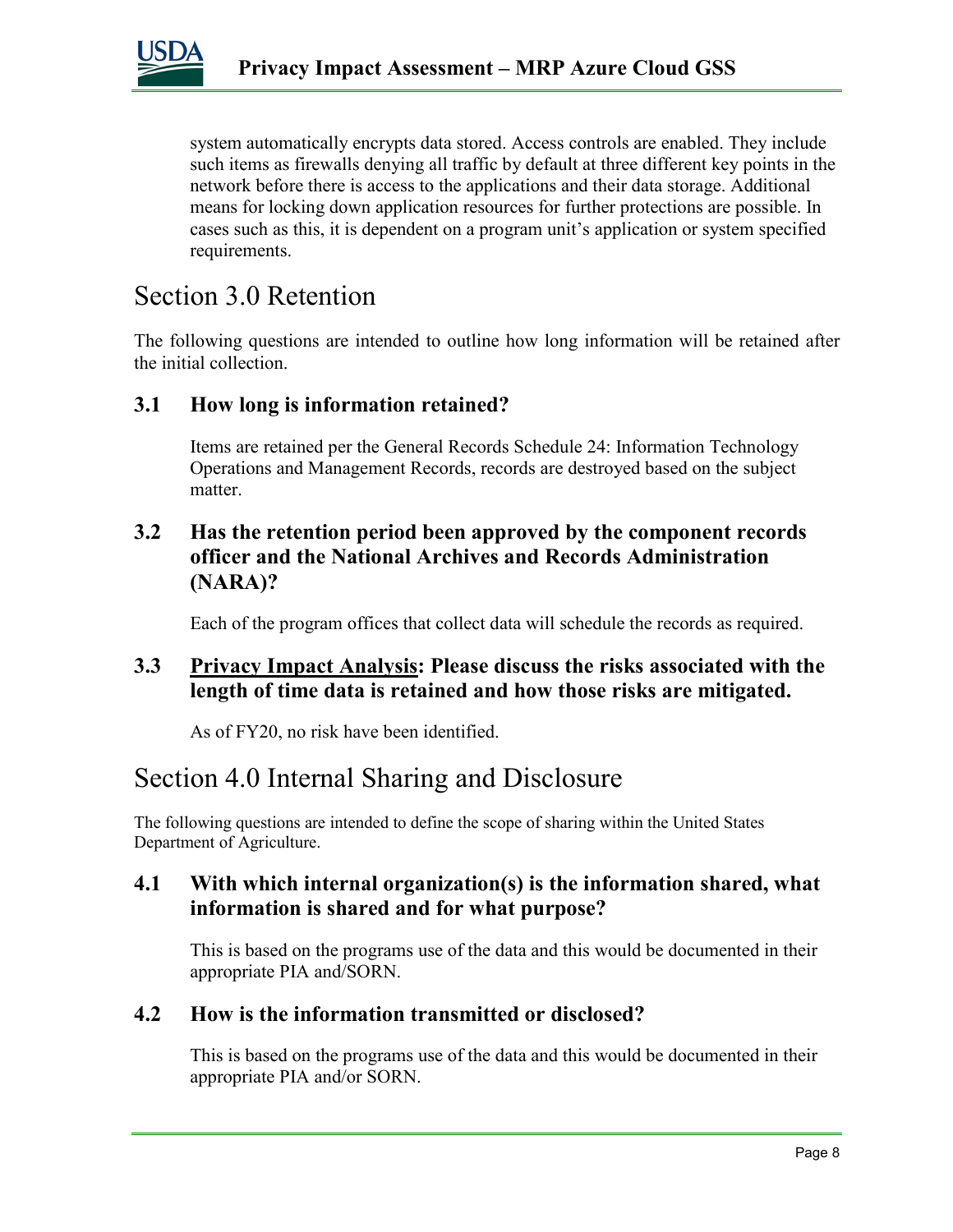

The GSS offers means of protection for program unit data. This comes in the form of encrypted transmission, encrypted storage, support for encryption protocols and access controls.

#### **4.3 Privacy Impact Analysis: Considering the extent of internal information sharing, discuss the privacy risks associated with the sharing and how they were mitigated.**

Not Applicable.

The GSS enables information sharing or has components being used by program units for their business needs, systems or application. Privacy risks are mitigated use of security controls for authentication, authorization functionality, segregation for data and network access controls.

### Section 5.0 External Sharing and Disclosure

The following questions are intended to define the content, scope, and authority for information sharing external to USDA which includes Federal, state and local government, and the private sector.

#### **5.1 With which external organization(s) is the information shared, what information is shared, and for what purpose?**

This is based on the programs use of the data and this would be documented in the appropriate PIA and/or SORN.

#### **5.2 Is the sharing of personally identifiable information outside the Department compatible with the original collection? If so, is it covered by an appropriate routine use in a SORN? If so, please describe. If not, please describe under what legal mechanism the program or system is allowed to share the personally identifiable information outside of USDA.**

Not Applicable. Each program will create and publish a SORN for the data they are responsible for.

#### **5.3 How is the information shared outside the Department and what security measures safeguard its transmission?**

This is based on the programs use of the data and this would be documented in the appropriate PIA and/or SORN.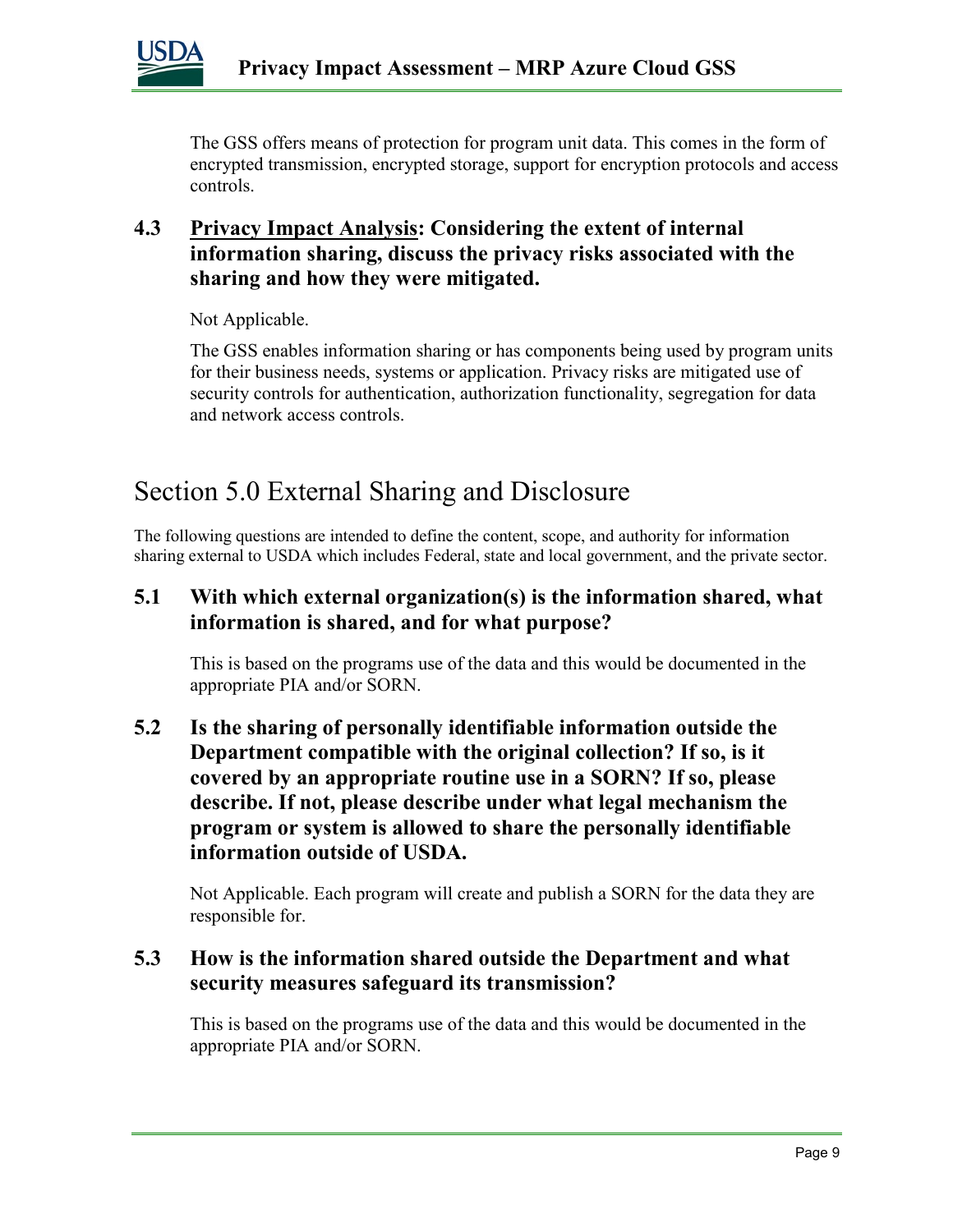

#### **5.4 Privacy Impact Analysis: Given the external sharing, explain the privacy risks identified and describe how they were mitigated.**

Not Applicable.

### Section 6.0 Notice

The following questions are directed at notice to the individual of the scope of information collected, the right to consent to uses of said information, and the right to decline to provide information.

#### **6.1 Does this system require a SORN and if so, please provide SORN name and URL.**

No. SORNs are the responsibility of the programs. Each program will create and publish a SORN for the data they are responsible for.

#### **6.2 Was notice provided to the individual prior to collection of information?**

No PII is collected by the GSS. The infrastructure stores the information collected by the programs. Notice is the responsibility of the programs.

#### **6.3 Do individuals have the opportunity and/or right to decline to provide information?**

Not Applicable.

#### **6.4 Do individuals have the right to consent to particular uses of the information? If so, how does the individual exercise the right?**

Not Applicable.

#### **6.5 Privacy Impact Analysis: Describe how notice is provided to individuals, and how the risks associated with individuals being unaware of the collection are mitigated.**

There is no risk identified with individuals not being unaware of the collection of data.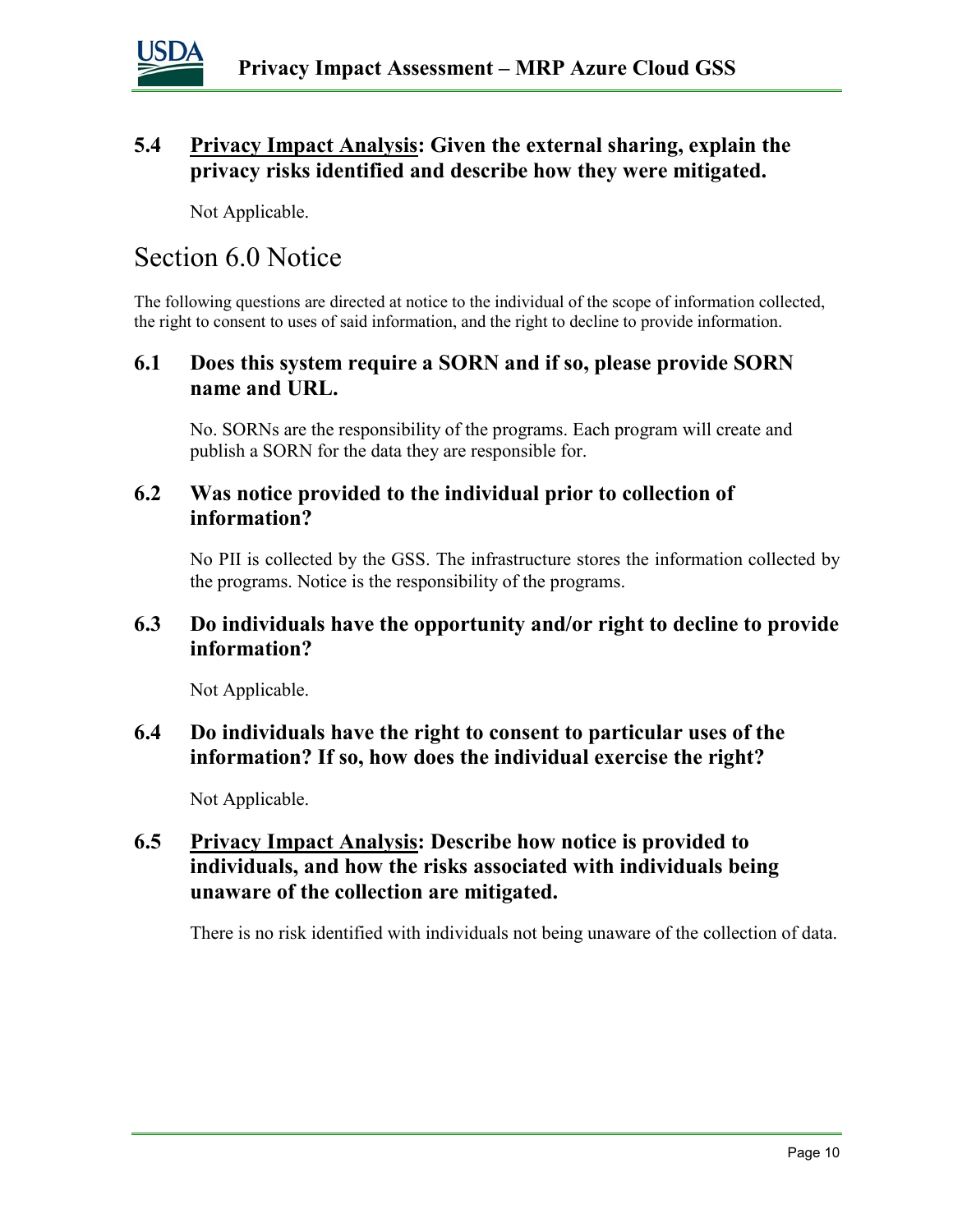

### Section 7.0 Access, Redress and Correction

The following questions are directed at an individual's ability to ensure the accuracy of the information collected about them.

#### **7.1 What are the procedures that allow individuals to gain access to their information?**

The procedures to allow individuals to gain access to their information is documented in the appropriate PIA and or SORN. That is the responsibility of the programs.

#### **7.2 What are the procedures for correcting inaccurate or erroneous information?**

Procedures are established within the programs.

#### **7.3 How are individuals notified of the procedures for correcting their information?**

The information is provided in the appropriate PIA and/or SORN. This is the responsibility of the programs.

#### **7.4 If no formal redress is provided, what alternatives are available to the individual?**

Not Applicable.

#### **7.5 Privacy Impact Analysis: Please discuss the privacy risks associated with the redress available to individuals and how those risks are mitigated.**

There are no identified risks associated with the redress.

### Section 8.0 Technical Access and Security

The following questions are intended to describe technical safeguards and security measures.

#### **8.1 What procedures are in place to determine which users may access the system and are they documented?**

Rules of Behavior (ROB) is implemented for which all GSS users, including privileged users, must consent prior to being granted system credentials for access. The GSS inherits the USDA implementation of User Security Awareness training which is provided annually by the Department. MRP IT has created access control lists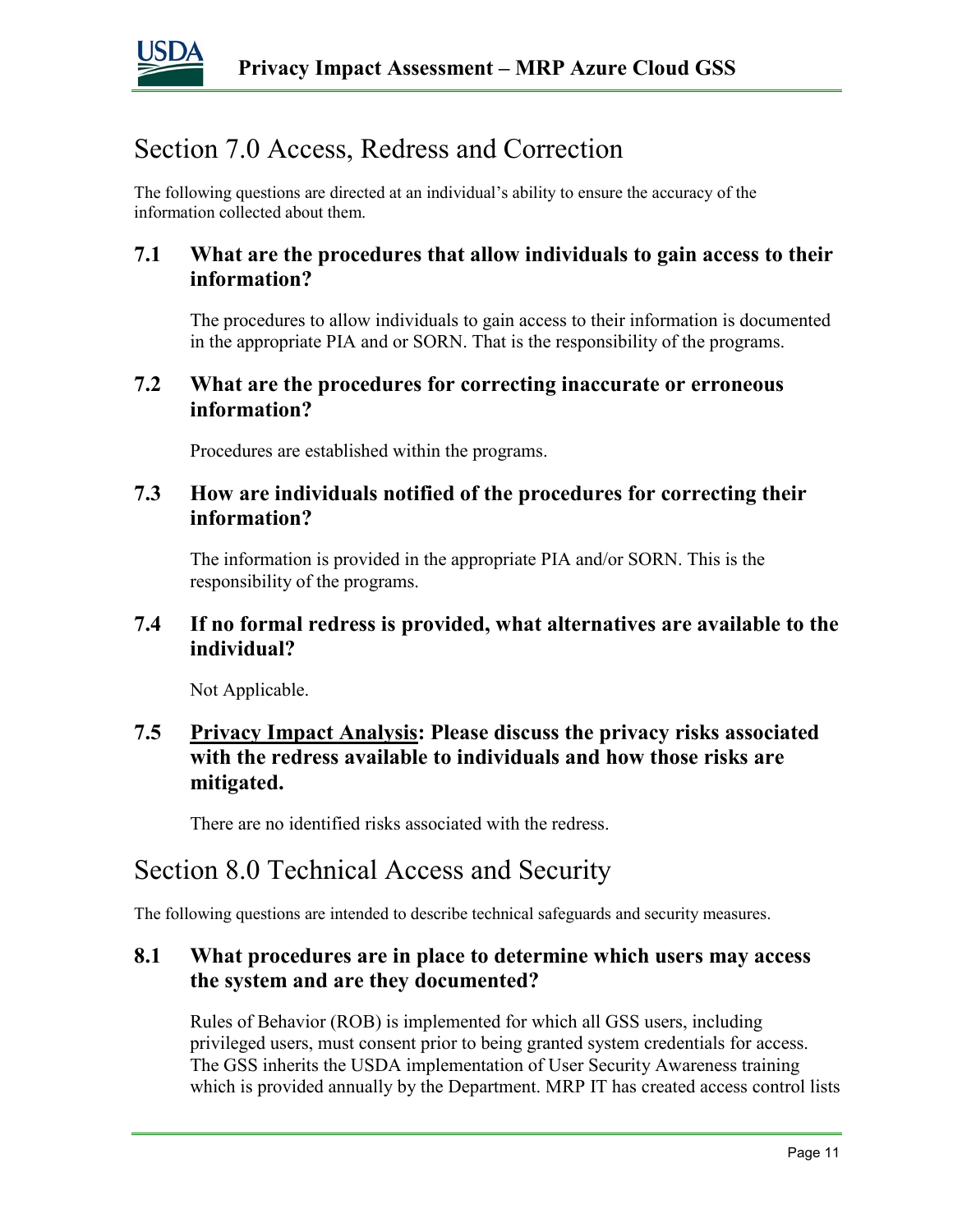(ACLs) and uses role based access controls (RBAC) for the GSS that determine who within agencies can access system resources. Authorization for access to these secured resources must be obtained before a user is granted access.

#### **8.2 Will Department contractors have access to the system?**

Yes.

#### **8.3 Describe what privacy training is provided to users either generally or specifically relevant to the program or system?**

The Department's IT Security Awareness Training Program is provided on an annual base and is mandatory for all MRP employees. All users are required to sign a ROB that addresses privacy related responsibilities. Employees also have to take privacy training, to ensure they know how to address PII, breaches, and retention.

#### **8.4 Has Certification & Accreditation been completed for the system or systems supporting the program?**

Yes. The system received an approval to operate (ATO) 11/23/2018. The FISMA A&A will be conducted on an annual basis, until the ATO expires 11/23/2021.

#### **8.5 What auditing measures and technical safeguards are in place to prevent misuse of data?**

All users are required to have an individual user account to access the GSS. Firewalls and intrusion detection systems prevent unscrupulous parties from accessing the GSS.

#### **8.6 Privacy Impact Analysis: Given the sensitivity and scope of the information collected, as well as any information sharing conducted on the system, what privacy risks were identified and how do the security controls mitigate them?**

Not Applicable.

### Section 9.0 Technology

The following questions are directed at critically analyzing the selection process for any technologies utilized by the system, including system hardware and other technology.

#### **9.1 What type of project is the program or system?**

The system is a General Support System (GSS).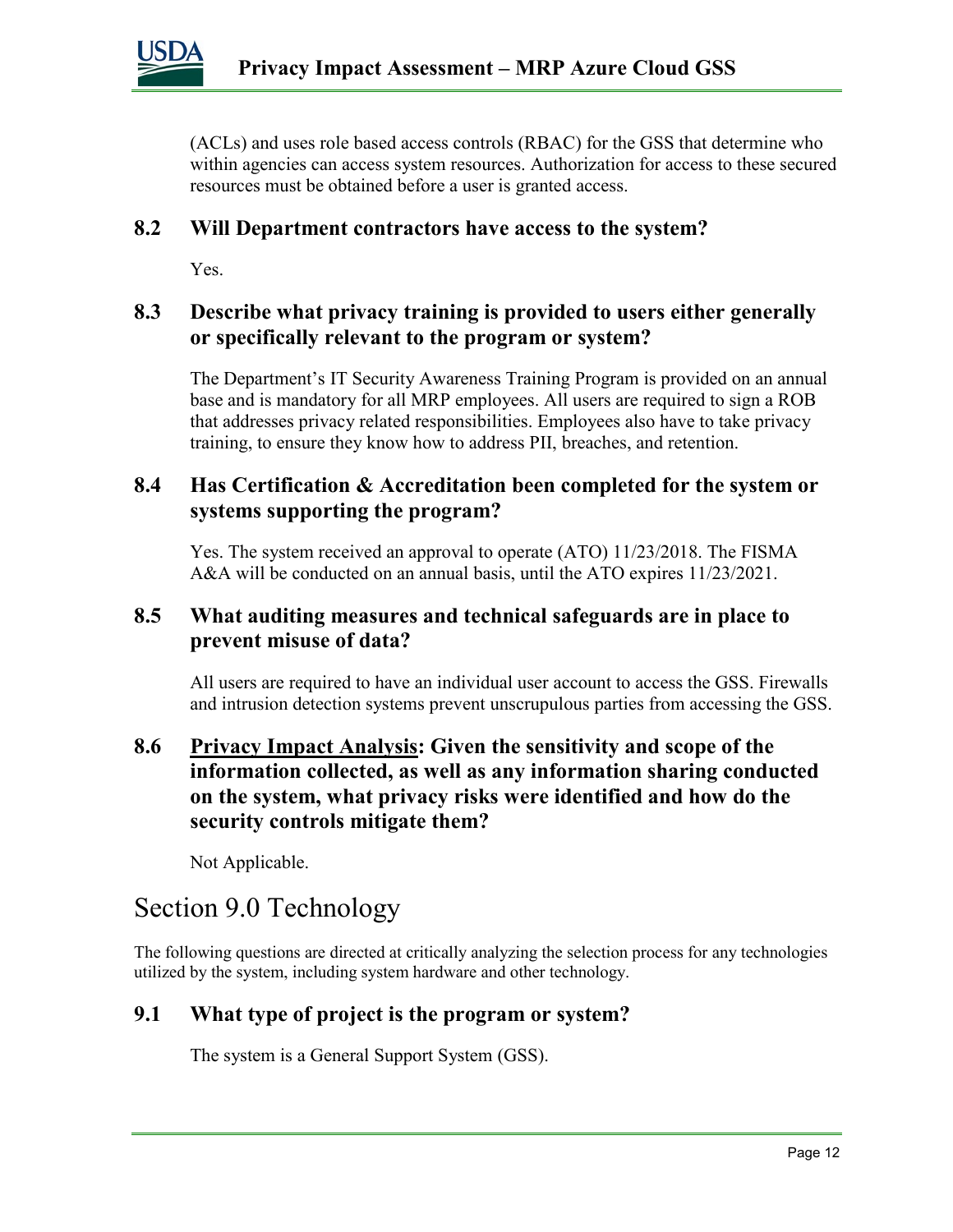

#### **9.2 Does the project employ technology which may raise privacy concerns? If so please discuss their implementation.**

No, the GSS does not employ technology which may raise privacy concerns.

### Section 10.0 Third Party Websites/Applications

The following questions are directed at critically analyzing the privacy impact of using third party websites and/or applications.

**10.1 Has the System Owner (SO) and/or Information Systems Security Program Manager (ISSPM) reviewed Office of Management and Budget (OMB) memorandums M-10-22 "Guidance for Online Use of Web Measurement and Customization Technology" and M-10-23 "Guidance for Agency Use of Third-Party Websites and Applications"?**

Yes.

**10.2 What is the specific purpose of the agency's use of 3rd party websites and/or applications?**

Not Applicable. The GSS does not use third party websites or applications.

**10.3 What personally identifiable information (PII) will become available through the agency's use of 3rd party websites and/or applications.**

Not Applicable. The GSS does not use third party websites or applications.

- **10.4 How will the PII that becomes available through the agency's use of 3rd party websites and/or applications be used?**
- **Not Applicable. The GSS does not use third party websites or applications.10.5 How will the PII that becomes available through the agency's use of 3rd party websites and/or applications be maintained and secured?**

Not Applicable. The GSS does not use third party websites or applications.

#### **10.6 Is the PII that becomes available through the agency's use of 3rd party websites and/or applications purged periodically?**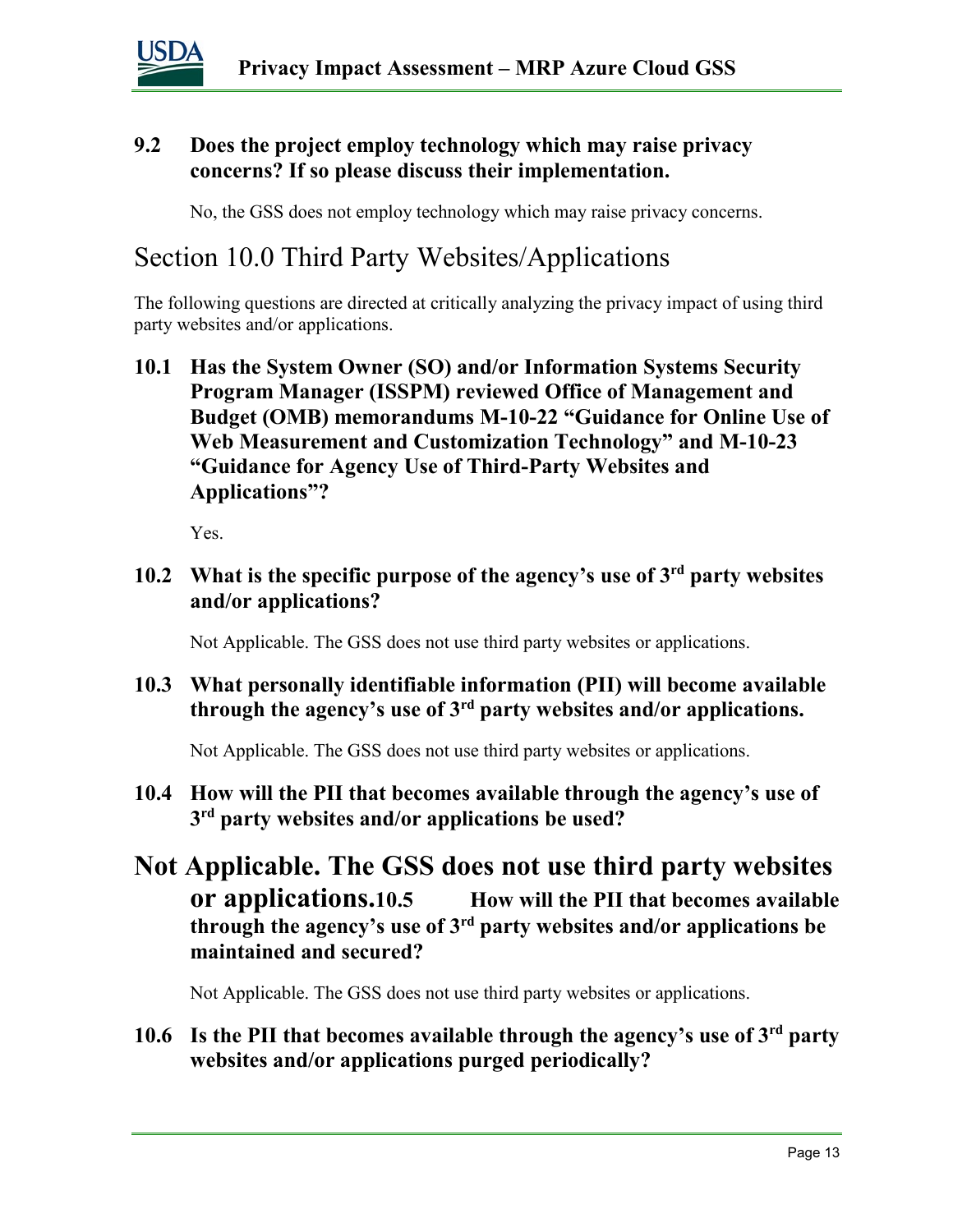

Not Applicable. The GSS does not use third party websites or applications.

#### **10.7 Who will have access to PII that becomes available through the agency's use of 3rd party websites and/or applications?**

Not Applicable. The GSS does not use third party websites or applications.

#### **10.8 With whom will the PII that becomes available through the agency's use of 3rd party websites and/or applications be shared - either internally or externally?**

Not Applicable. The GSS does not use third party websites or applications.

#### **10.9 Will the activities involving the PII that becomes available through the agency's use of 3rd party websites and/or applications require either the creation or modification of a system of records notice (SORN)?**

Not Applicable. The GSS does not use third party websites or applications.

#### **10.10 Does the system use web measurement and customization technology?**

Not Applicable. The GSS does not use web measurement and customization.

#### **10.11 Does the system allow users to either decline to opt-in or decide to opt-out of all uses of web measurement and customization technology?**

Not Applicable. The GSS does not use web measurement and customization.

#### **10.12 Privacy Impact Analysis: Given the amount and type of PII that becomes available through the agency's use of 3rd party websites and/or applications, discuss the privacy risks identified and how they were mitigated.**

Not Applicable. The GSS does not use third party websites or applications.